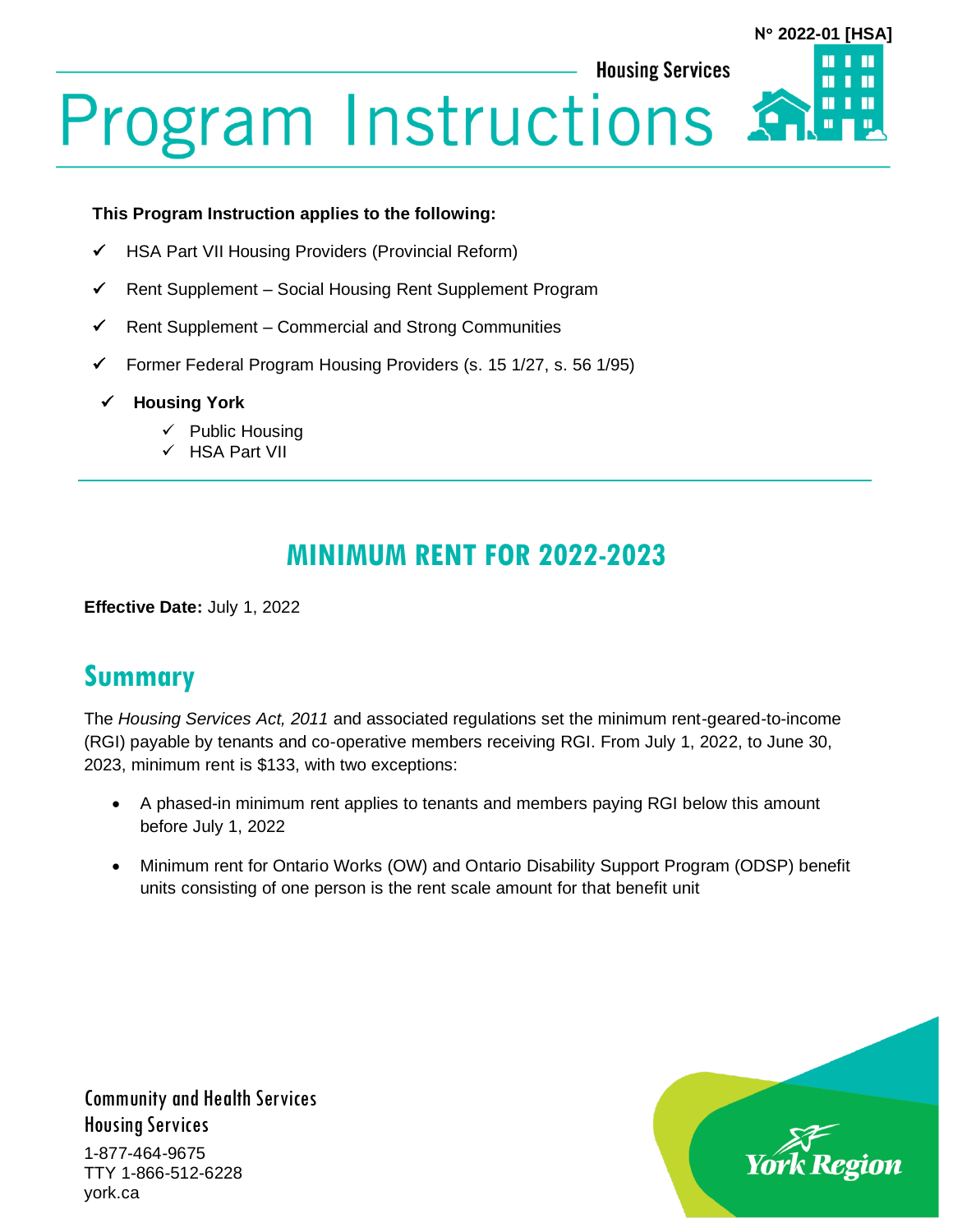# **Background**

Minimum rent rules are set by *O. Reg. 316/19*. Minimum rent is the lowest monthly RGI amount a tenant or member can pay. To support the initial application of minimum rent, York Region issued [Program Instruction 2020-06: Minimum Rent Payable for Tenants and Co-operative Members](https://www.york.ca/media/77671/download)  [Receiving Rent-Geared-to-Income](https://www.york.ca/media/77671/download) and subsequently [Program Instruction 2021-11: Minimum Rent](https://www.york.ca/media/77626/download) for [2021-2022.](https://www.york.ca/media/77626/download)

A new program instruction is issued each spring outlining the updated minimum rents for RGI reviews completed during the period of July 1 to June 30.

# **Action Required**

When reviewing RGI, housing providers must compare the calculated RGI to the minimum rent for the unit. The calculated RGI is the base amount of RGI, plus or minus standard utility charges and allowances. If the calculated RGI is less than the applicable minimum rent, increase RGI to the minimum rent. Utility allowances cannot bring RGI below the minimum rent.

Minimum rent applies to the entire household and not to individual family units or benefit units within the household. Additional charges, including parking and sector support, are added after the calculated RGI is compared to the minimum rent.

### 2021 PROVINCIAL RENT FREEZE

The Government of Ontario froze rents in 2021 at 2020 levels for most residential tenancies, prohibiting rent increases between January 1 and December 31, 2021. Beginning January 1, 2022, households were required to start paying their new minimum rent amounts, if their new minimum rent calculation resulted in an increase. As a result of the rent freeze, housing providers may have tenants and members paying various minimum rent amounts.

### MINIMUM RENT AMOUNTS FOR 2022/23

The minimum rent amount applied during an RGI review varies depending on a tenant's or member's current RGI. Any increases to minimum rent are implemented at the next RGI review, and not on July 1.

Minimum rent rules for the period of July 1, 2022, to June 30, 2023, are summarized in Table 1.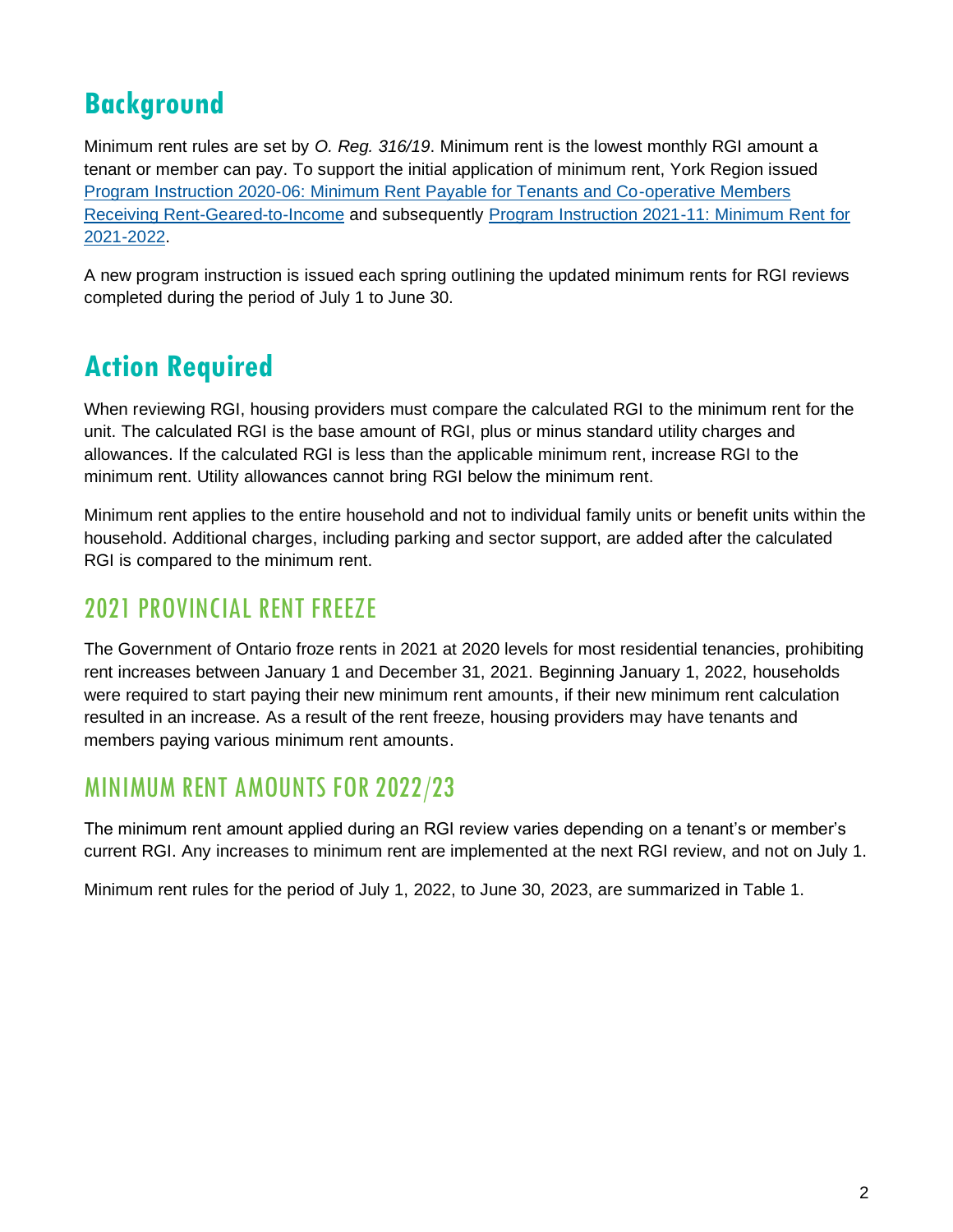#### **Table 1 Minimum Rent Scenarios**

|    | <b>Scenario</b>                                                                                                                                       | Minimum Rent between July 1, 2022 and June 30, 2023                                                                                               |
|----|-------------------------------------------------------------------------------------------------------------------------------------------------------|---------------------------------------------------------------------------------------------------------------------------------------------------|
|    | 1. Tenants/members moving in on<br>or after July 1, 2022                                                                                              | Minimum rent is \$133<br>$\bullet$                                                                                                                |
| 2. | Tenants/members currently<br>paying calculated RGI                                                                                                    | Minimum rent is \$133                                                                                                                             |
|    | 3. Tenants/members paying the<br>2021/22 minimum rent of \$131<br>before July 1, 2022                                                                 | Minimum rent is indexed to \$133 if a tenant/member<br>continues to pay minimum rent at their annual review                                       |
| 4. | Tenants/members paying the<br>phased-in minimum rent of<br>\$101 before July 1, 2022                                                                  | Minimum rent is increased by \$8 to \$109 if a<br>$\bullet$<br>tenant/member continues to pay minimum rent at their<br>annual review              |
|    |                                                                                                                                                       | If at any time calculated RGI increases above \$133,<br>phase-in no longer applies; the tenant/member is subject<br>to the minimum rent of \$133  |
| 5. | Tenants/members paying<br>calculated RGI above the 2022<br>phased-in amount (\$109) and<br>below the 2022 minimum rent<br>(\$133) before July 1, 2022 | A tenant/member continues to pay calculated RGI until<br>٠<br>phased-in minimum rent exceeds calculated RGI                                       |
|    |                                                                                                                                                       | If at any time calculated RGI increases above \$133,<br>٠<br>phase-in no longer applies; the tenant/member is subject<br>to minimum rent of \$133 |
| 6. | Ontario Works (OW) benefit unit<br>of one paying RGI at scale<br>(non-benefit income under the<br>limit)                                              | Minimum rent is the scale amount for OW-1 of \$85                                                                                                 |
|    | 7. Ontario Disability Support<br>Program (ODSP) benefit unit of<br>one paying RGI at scale (non-<br>benefit income under the limit)                   | Minimum rent is the scale amount for ODSP-1 of \$109                                                                                              |
|    | 8. All other OW/ODSP benefit<br>units                                                                                                                 | Minimum rent rules apply as outlined in scenarios 1-5<br>above                                                                                    |